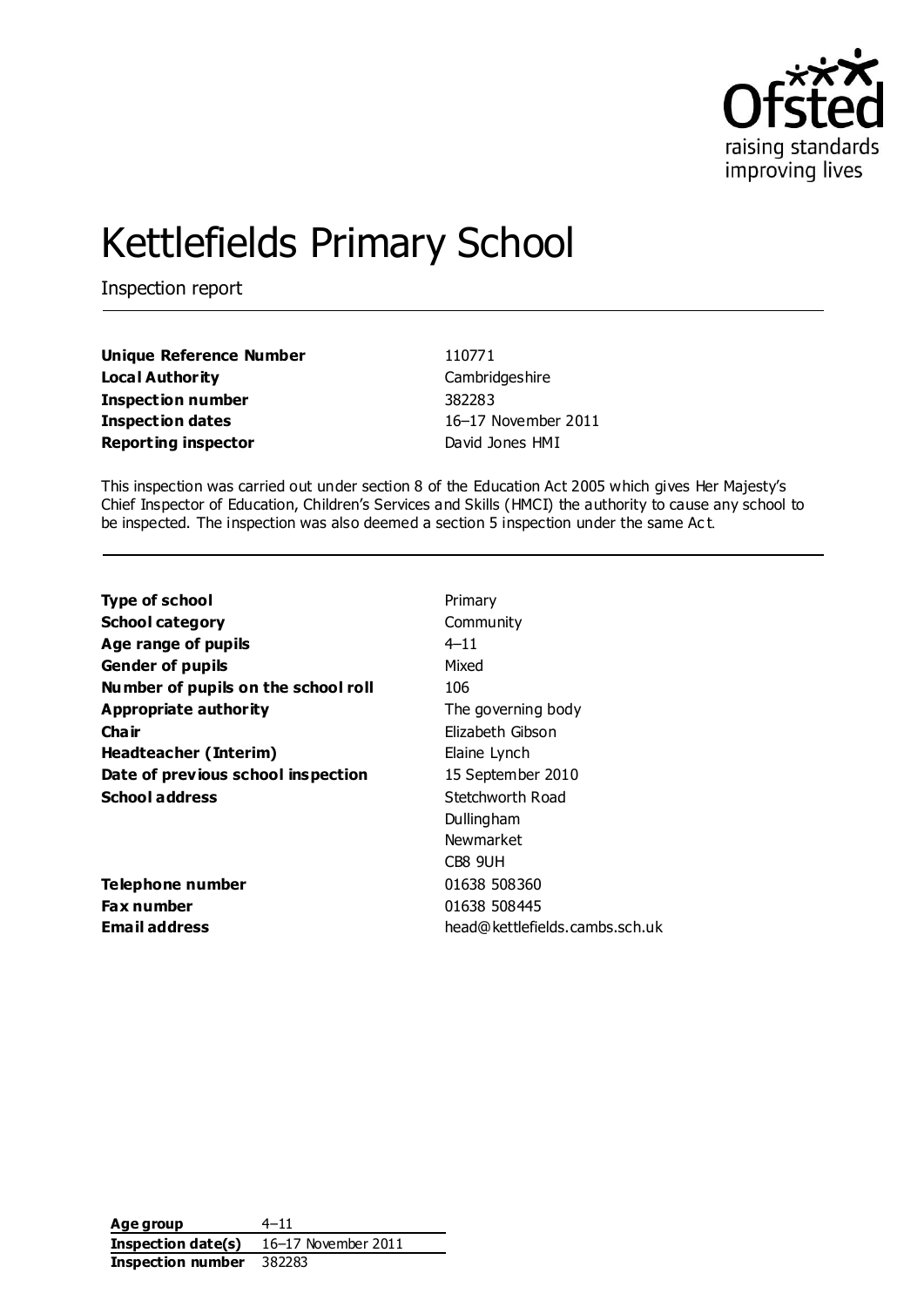The Office for Standards in Education, Children's Services and Skills (Ofsted) regulates and inspects to achieve excellence in the care of children and young people, and in education and skills for learners of all ages. It regulates and inspects childcare and children's social care, and inspects the Children and Family Court Advisory Support Service (Cafcass), schools, colleges, initial teacher training, work-based learning and skills training, adult and community learning, and education and training in prisons and other secure establishments. It assesses council children's services, and inspects services for looked after children, safeguarding and child protection.

Further copies of this report are obtainable from the school. Under the Education Act 2005, the school must provide a copy of this report free of charge to certain categories of people. A charge not exceeding the full cost of reproduction may be made for any other copies supplied.

If you would like a copy of this document in a different format, such as large print or Braille, please telephone 0300 123 4234, or email enquiries@ofsted.gov.uk.

You may copy all or parts of this document for non-commercial educational purposes, as long as you give details of the source and date of publication and do not alter the information in any way.

To receive regular email alerts about new publications, including survey reports and school inspection reports, please visit our website and go to 'Subscribe'.

Piccadilly Gate Store St **Manchester** M1 2WD

T: 0300 123 4234 Textphone: 0161 618 8524 E: enquiries@ofsted.gov.uk W: www.ofsted.gov.uk

**Ofsted** 

© Crown copyright 2011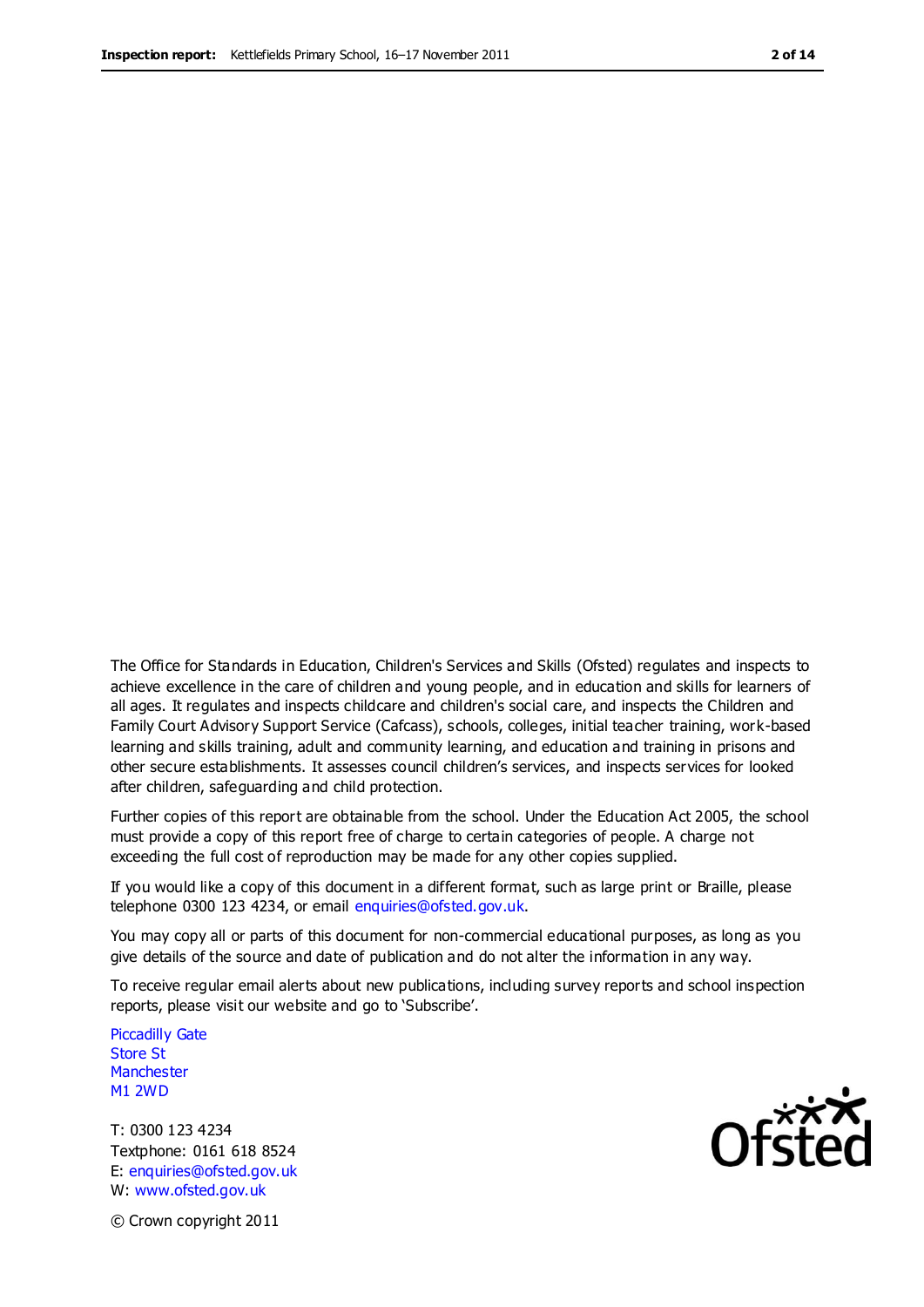## **Introduction**

This inspection was carried out by one of Her Majesty's Inspectors. HMI observed 14 lessons or part lessons, taught by seven staff. Meetings were held with members of the governing body, nominated staff, the head boy and head girl, and groups of pupils. HMI met with the Chair of the Governing Body and, informally, with parents and carers at the beginning of each school day. HMI observed the school's work, looked at the school's data recording system, the Early Years Foundation Stage record keeping, staff planning and recent monitoring evidence.

HMI reviewed many aspects of the school's work and looked in detail at a number of key areas.

- $\blacksquare$  How much progress has the school made since it was previously judged to require special measures?
- $\blacksquare$  How strong were the 2011 national test results?

# **Information about the school**

Kettlefields Primary School serves a number of villages on the Cambridgeshire border. It is smaller than the average primary school. The percentage of pupils known to be eligible for free school meals is half the national average. There are more boys than girls in the school. The percentage of pupils from minority ethnic backgrounds is low, although some are at an early stage of learning to speak English as an additional language. The proportion of pupils with special educational needs and/or disabilities supported by 'school action' is average, although the proportion supported at 'school action plus' or by a statement of special educational need is well below the national figure.

Kettlefields Primary School was found to require special measures in September 2010. The school was visited by HMI on two occasions, in January and June 2011. The current, interim headteacher was appointed in November 2010. She is a local authority officer seconded to the school; her role has been part of a package of support provided by the local authority. The governing bodies of Kettlefields and Ditton Lodge Primary schools have agreed to share a headteacher from January 2012. The Kettlefields deputy headteacher will be Teacher in Charge when the headteacher is not on site. The make up of the governing body has changed significantly in the last academic year.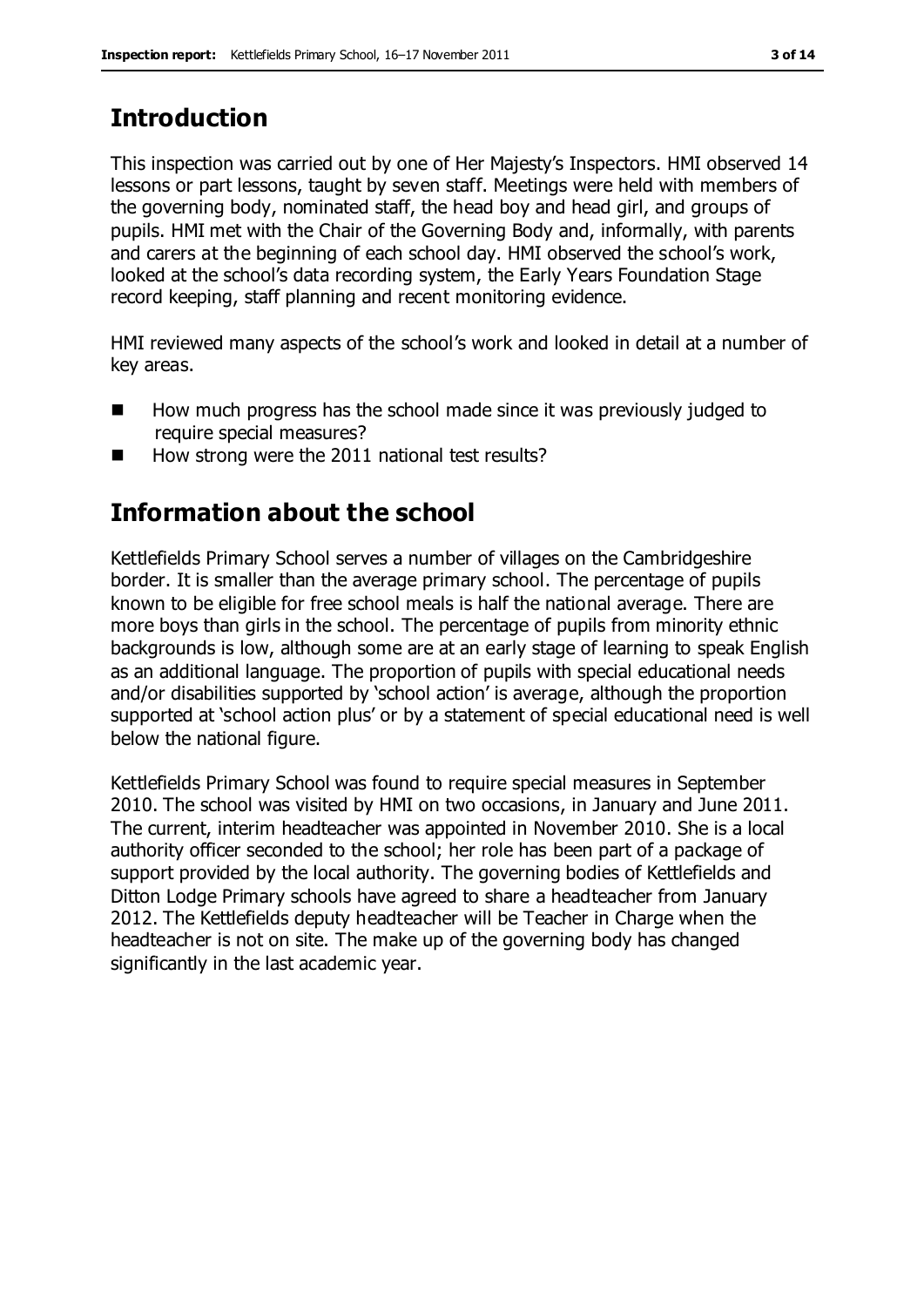# **Inspection judgements**

| Overall effectiveness: how good is the school?  |  |
|-------------------------------------------------|--|
| The school's capacity for sustained improvement |  |

#### **Main findings**

In accordance with section 13 (4) of the Education Act 2005, Her Majesty's Chief Inspector is of the opinion that the school no longer requires special measures.

This is an outstanding school and it has made excellent progress in the 11 months since the current headteacher and deputy headteacher were appointed; the school has been reborn and that is a measure of the school's outstanding capacity for sustained improvement. As a result of outstanding teaching, the results of the 2011 Key Stage 2 national tests were significantly above the national average. Similarly, outcomes at the end of Key Stage 1 and in the Early Years Foundation Stage were well-above average. Overall, all groups of pupils, including those with special educational needs and/or disabilities, are making exceptional progress.

The imaginative challenges provided and the support and intervention delivered are matched particularly well to the pupils' learning needs and this has been the key to the significant rise in standards and progress secured. The use of assessment information to match tasks to pupils' learning needs, combined with very clear guidance, enables pupils to engage with their work and make consistently good progress in lessons. Marking and the use of assessment for learning is good and there are examples of outstanding practice. The monitoring and evaluation of teaching by the headteacher and deputy headteacher have been key factors in the improvements secured.

The range of curriculum opportunities is outstanding; music, sport and French are taught by part-time specialists and pupils comment enthusiastically about these opportunities. The quality of provision in each key stage has been a significant factor in the improvements secured. The Early Years Foundation Stage has grown rapidly to become outstanding. Teaching is imaginative and consistently strong. Children are nurtured very carefully and the curriculum provided is rich in all the required areas of learning.

Behaviour is outstanding. It is a reflection of the school's caring ethos and the value placed on positive pupil/staff relationships by the headteacher. Attendance is high, in part as a result of the school's effective engagement with parents and carers. Pupils have an excellent awareness of how to stay safe and healthy and their spiritual, moral, social and cultural development is outstanding.

Governance is outstanding. The new governing body has supported senior staff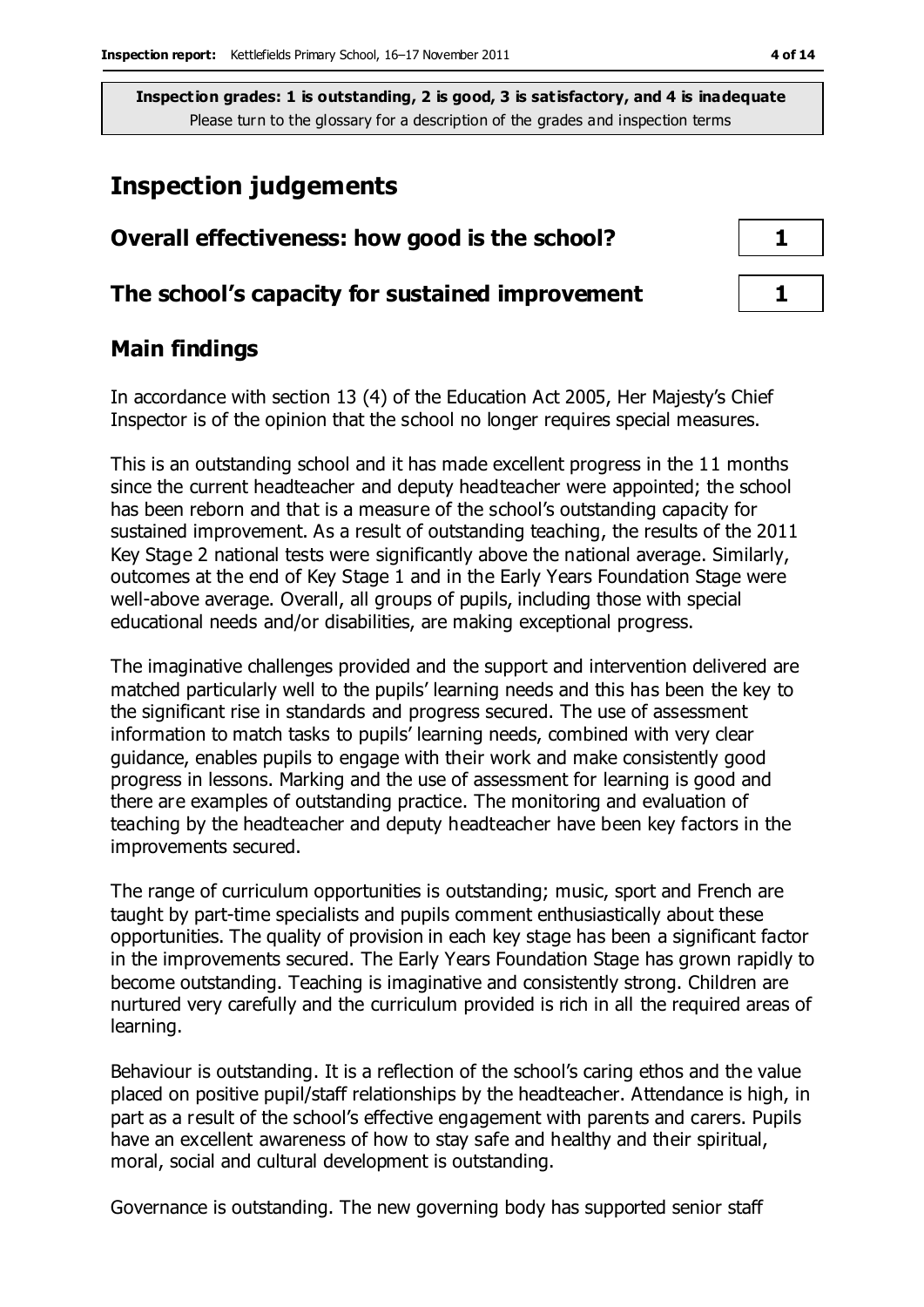effectively and sought to build on their efforts by securing the leadership of the school. Although it has proved difficult to recruit a new headteacher to this small school, the agreement with the partner school to share a headteacher for two terms has provided the opportunity to recruit from a stronger field. The governing body has, correctly, identified the need to review the interim arrangements to share a headteacher with a neighbouring school as being significant to the maintenance of high-quality leadership.

#### **What does the school need to do to improve further?**

- $\blacksquare$  The governing body;
	- should review the interim arrangements to share a headteacher early in the summer term 2012, in order to give time to secure applications from internal and external candidates
	- help the school move forward by empowering all teachers as strong leaders.

#### **Outcomes for individuals and groups of pupils 1**

Attainment on entry is average and children in the Early Years Foundation Stage make good progress and most make outstanding progress. Transition into Key Stage 1 is smooth and pupils continue to make good and often outstanding progress in this mixed-age class. The results of the 2011 Key Stage 1 teacher assessments were well-above average and the proportion of pupils making the expected progress in literacy and numeracy was above average. Results in the national tests for pupils in Year 6 were exceptionally high and reflect the outstanding progress made by pupils since January 2011. HMI conducted a scrutiny of the pupils' books and heard some pupils read. The exercise confirmed the accuracy of the school's assessment evidence and clearly indicated the very positive impact of good and outstanding teaching. All pupils make at least good progress and most make outstanding progress.

Potentially vulnerable pupils and those who find learning difficult have benefited from the well-planned intervention support programmes provided. Lesson outcomes are strong because there is a clear focus on what the pupils are expected to learn and pupils respond very well to this challenge. In an outstanding Year 5/6 mathematics lesson on the measurement of length, a series of investigations provided appropriate tasks at different levels, with the most able investigating the relationship between pi and the radius of a circle. Excellent questioning produced high-level pupil explanations.

Enjoyment and achievement are outstanding, with strengths evident in attainment, enhanced pupil progress, teaching, outstanding attendance and behaviour. Inspectors found the pupils and their parents and carers to be very positive about feeling safe. They commented on the absence of bullying and the significant change in behaviour since January 2011. HMI observed excellent relationships between staff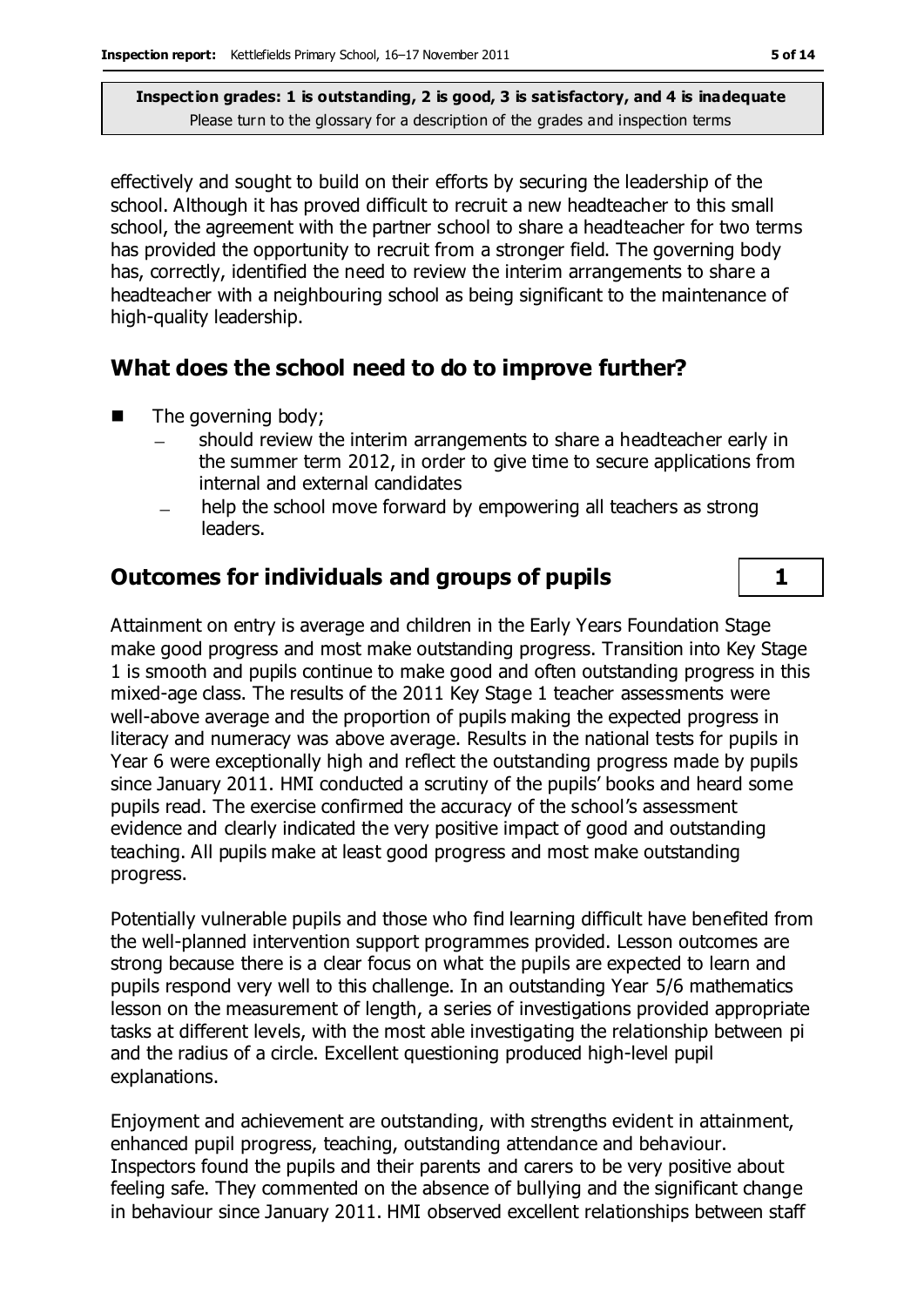and pupils to support that view. A good range of healthy school meals is available and popular with pupils; the range of sporting opportunities available is very good and Key Stage 2 pupils have specialist tuition. The pupils' contribution to the school and wider community is outstanding, with very strong charitable and community programmes. Sensitive class-based development of basic foreign language skills has helped to integrate those in the early stages of learning English as an additional language; older pupils providing 'buddy' support to the younger pupils. Overall, the range of skills the pupils develop towards their future economic well-being is outstanding.

Pupils have responded very well to a range of spiritual moral social and cultural opportunities. The outstanding moral and social maturity displayed by the pupils during this inspection and recent monitoring visits is a testimony to the school's high expectations and effective pastoral care.

These are the grades for pupils' outcomes

| Pupils' achievement and the extent to which they enjoy their learning                                                     |   |  |
|---------------------------------------------------------------------------------------------------------------------------|---|--|
| Taking into account:                                                                                                      |   |  |
| Pupils' attainment <sup>1</sup>                                                                                           |   |  |
| The quality of pupils' learning and their progress                                                                        |   |  |
| The quality of learning for pupils with special educational needs and/or disabilities<br>and their progress               | 1 |  |
| The extent to which pupils feel safe                                                                                      | 1 |  |
| Pupils' behaviour                                                                                                         | 1 |  |
| The extent to which pupils adopt healthy lifestyles                                                                       | 1 |  |
| The extent to which pupils contribute to the school and wider community                                                   | 1 |  |
| The extent to which pupils develop workplace and other skills that will<br>contribute to their future economic well-being | 1 |  |
| Taking into account:                                                                                                      |   |  |
| Pupils' attendance <sup>1</sup>                                                                                           |   |  |
| The extent of pupils' spiritual, moral, social and cultural development                                                   | 1 |  |

### **How effective is the provision?**

Teaching is outstanding. Provision has improved rapidly in the last year and the impact can be seen clearly in the outstanding progress made at each key stage. In all lessons, tasks were well planned, questioning was skilful and learning was driven forward at a brisk pace by precise instruction. In an outstanding Year 3/4 mathematics lesson, for example, pupils were provided with very good practical challenges that illustrated the relationship between decimals and fractions in measurement. In a very strong summary session, the teacher translated the

 $\overline{a}$  $<sup>1</sup>$  The grades for attainment and attendance are: 1 is high; 2 is above average; 3 is broadly average;</sup> and 4 is low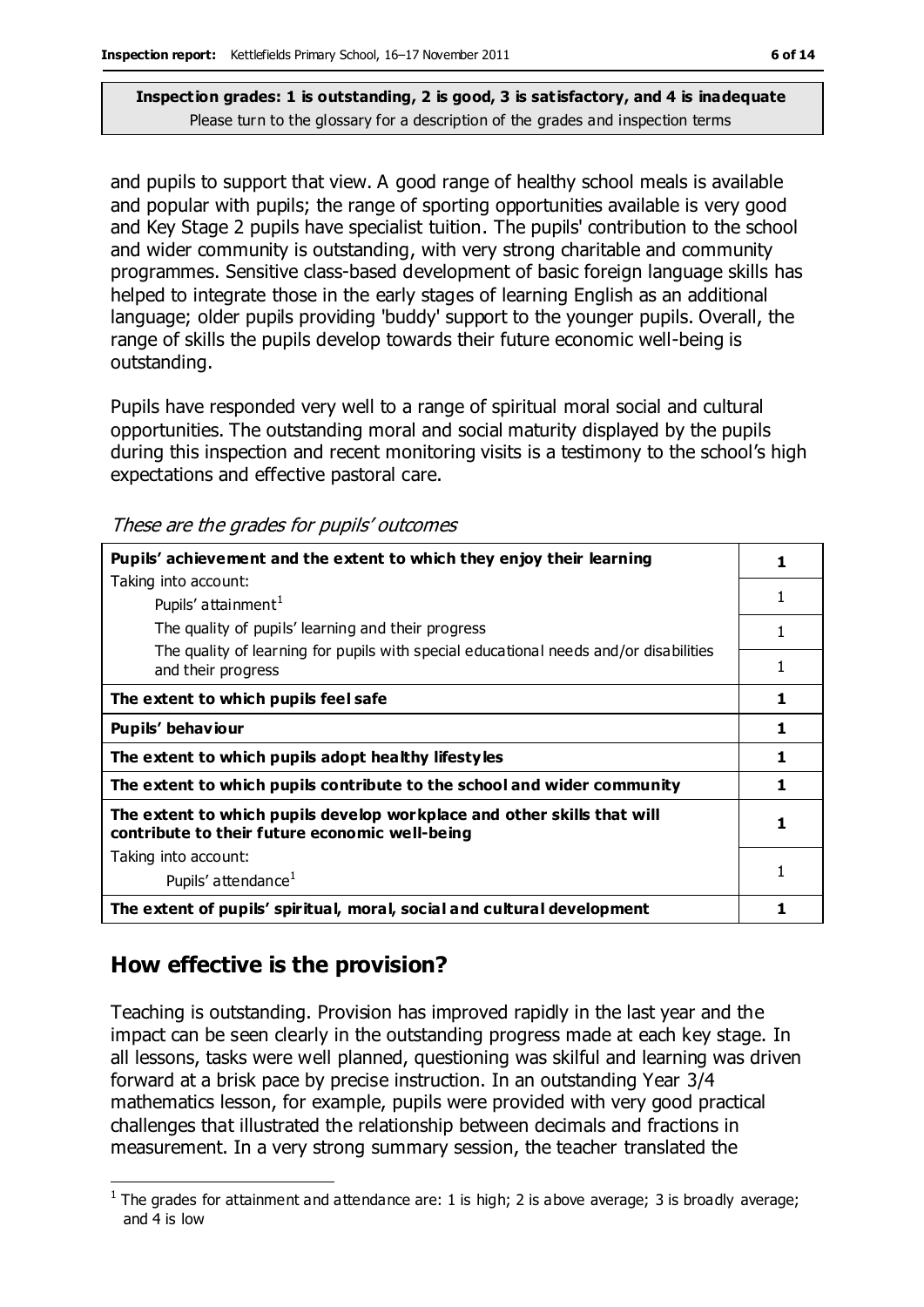practical tasks into 'word problems', to ensure pupils used mathematical language correctly. The teacher's consistent pursuit of the best possible responses nurtured the children's thinking; classroom assistants maintained engagement and guided new learning sensitively. Senior staff monitor individual pupils' progress diligently and plan intervention support.

The range and the high quality of learning opportunities provided by the outstanding curriculum have had a very positive impact on standards. Intervention is tailored particularly well to the pupils' learning needs and the range of music and sport available in so small a school is outstanding. Staff expectations are consistent across the subject areas. At the heart of the school's effective care, guidance and support are high expectations and a determined approach to equality of opportunity.

These are the grades for the quality of provision

| The quality of teaching                                                                                    |  |
|------------------------------------------------------------------------------------------------------------|--|
| Taking into account:                                                                                       |  |
| The use of assessment to support learning                                                                  |  |
| The extent to which the curriculum meets pupils' needs, including, where<br>relevant, through partnerships |  |
| The effectiveness of care, guidance and support                                                            |  |

#### **How effective are leadership and management?**

It would be hard to define what more could have been done to embed ambition and to drive improvement. When senior staff were appointed in November 2010, they sought excellence from the confusion they encountered. Staff have been supported and guided professionally, very good appointments have been made and a strong team has been brought together. The headteacher and deputy headteacher have high expectations of the effective classroom practice required and their monitoring and evaluation of teaching and learning has been consistently accurate.

Equality of opportunity is outstanding because sensitivity to a child's learning needs is evident at all levels. Governance is outstanding because the governing body has developed an excellent focus on school improvement and financial stability. Safeguarding procedures meet all current requirements and the individualisation of support for potentially vulnerable pupils is outstanding because of the evident impact on their progress. Links with parents and carers, formally a notable weakness, have been transformed and the school is clearly at the heart of the community. Charitable work has a global dimension and community cohesion is good.

These are the grades for leadership and management

**The effectiveness of leadership and management in embedding ambition and 1**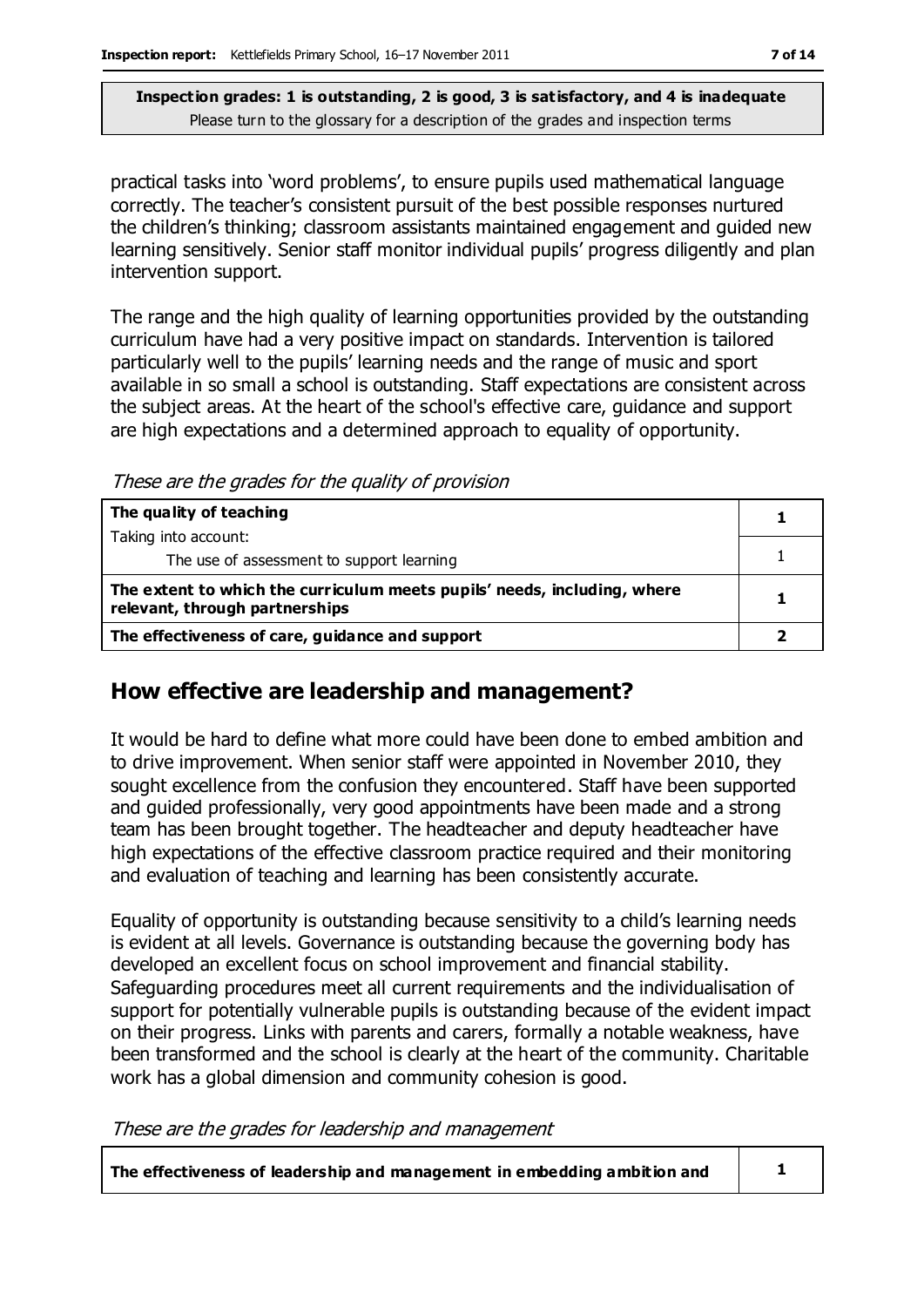**Inspection grades: 1 is outstanding, 2 is good, 3 is satisfactory, and 4 is inadequate**

Please turn to the glossary for a description of the grades and inspection terms

| driving improvement                                                                                                                                                 |                         |
|---------------------------------------------------------------------------------------------------------------------------------------------------------------------|-------------------------|
| Taking into account:                                                                                                                                                |                         |
| The leadership and management of teaching and learning                                                                                                              |                         |
| The effectiveness of the governing body in challenging and supporting the<br>school so that weaknesses are tackled decisively and statutory responsibilities<br>met | 1                       |
| The effectiveness of the school's engagement with parents and carers                                                                                                | 1                       |
| The effectiveness of partnerships in promoting learning and well-being                                                                                              | $\overline{\mathbf{2}}$ |
| The effectiveness with which the school promotes equality of opportunity and<br>tackles discrimination                                                              | 1                       |
| The effectiveness of safeguarding procedures                                                                                                                        | $\overline{\mathbf{2}}$ |
| The effectiveness with which the school promotes community cohesion                                                                                                 | 2                       |
| The effectiveness with which the school deploys resources to achieve value for<br>money                                                                             | 1                       |

#### **Early Years Foundation Stage**

The school's Early Years Foundation Stage is outstanding because the balance of challenge and nurture has helped children to make rapid progress in the last year. Children start school with skills and capabilities that are broadly in line with those expected for their ages. They make above-average progress and the range of skills they develop in the Early Years Foundation Stage is impressive. Accommodation is used well by an effective team and imaginative activities enhance the children's communication, language and literacy skills. Very effective assessment arrangements dovetail well with the Key Stage 1 assessment system and ensure a smooth transition to Year 1.

Lesson planning makes strong links between guided activities and well-structured learning opportunities, so that the children's learning is spontaneous, enjoyable and creative. Expectations are high. Good use is made of the space available inside and outside the classroom. The children's oral skills are used effectively to explore letters and the sounds they make (phonics) and discover new vocabulary. Emerging writing skills are nurtured in a variety of contexts. The children behave very well and relationships are very positive.

| <b>Overall effectiveness of the Early Years Foundation Stage</b>                      |  |  |
|---------------------------------------------------------------------------------------|--|--|
| Taking into account:                                                                  |  |  |
| Outcomes for children in the Early Years Foundation Stage                             |  |  |
| The quality of provision in the Early Years Foundation Stage                          |  |  |
| The effectiveness of leadership and management of the Early Years Foundation<br>Stage |  |  |
|                                                                                       |  |  |

These are the grades for the Early Years Foundation Stage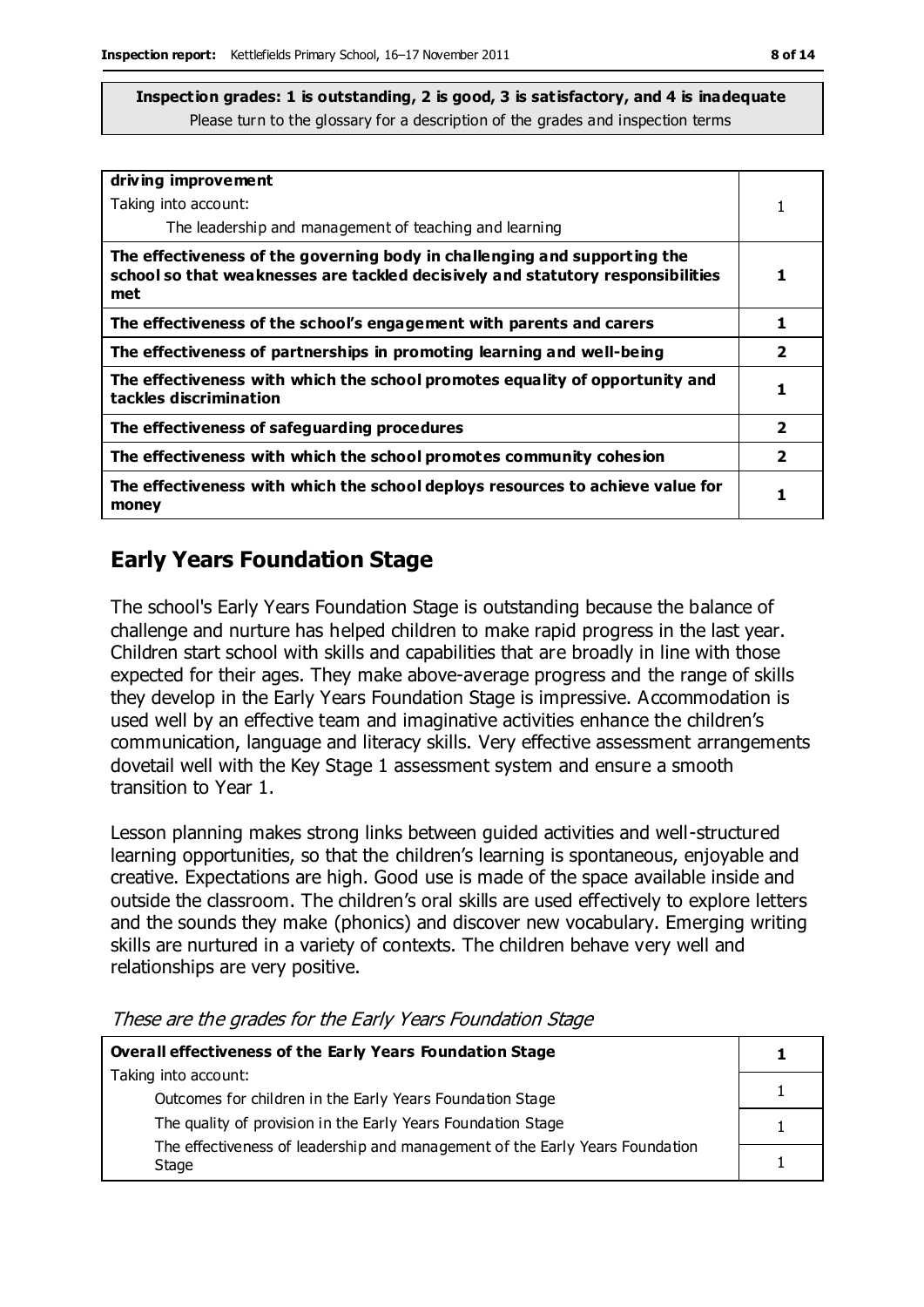#### **Views of parents and carers**

HMI took a number of opportunities to speak with parents and carers. All were very pleased with the improvements secured in behaviour, provision and standards. They spoke positively about the quality of communication they received and the way they were able to speak with staff.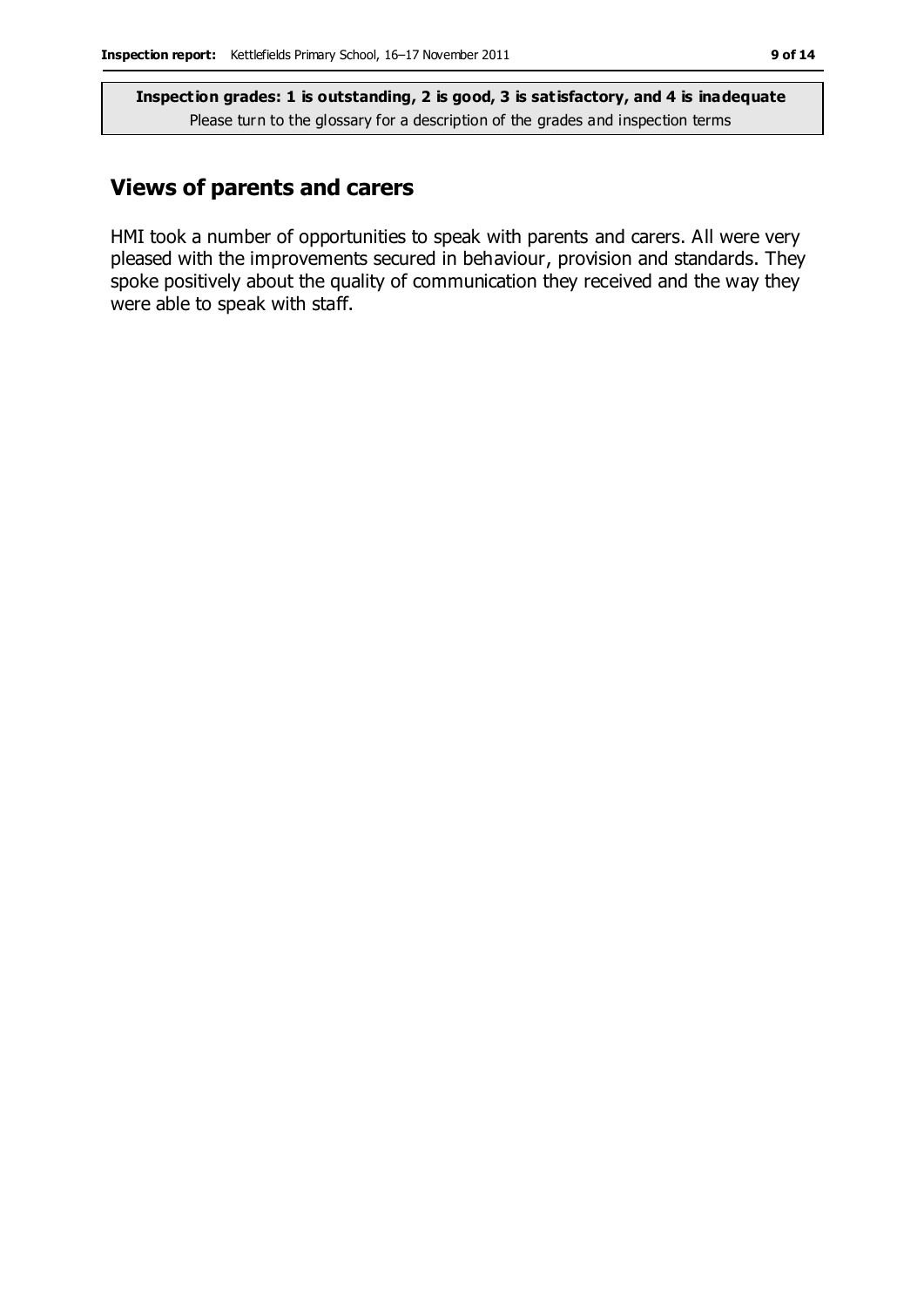#### **Responses from parents and carers to Ofsted's questionnaire**

Parental questionnaires are not normally distributed for monitoring inspections conducted under section 8 of the Education Act 2005 unless inspectors have specific reasons to request that the school does so.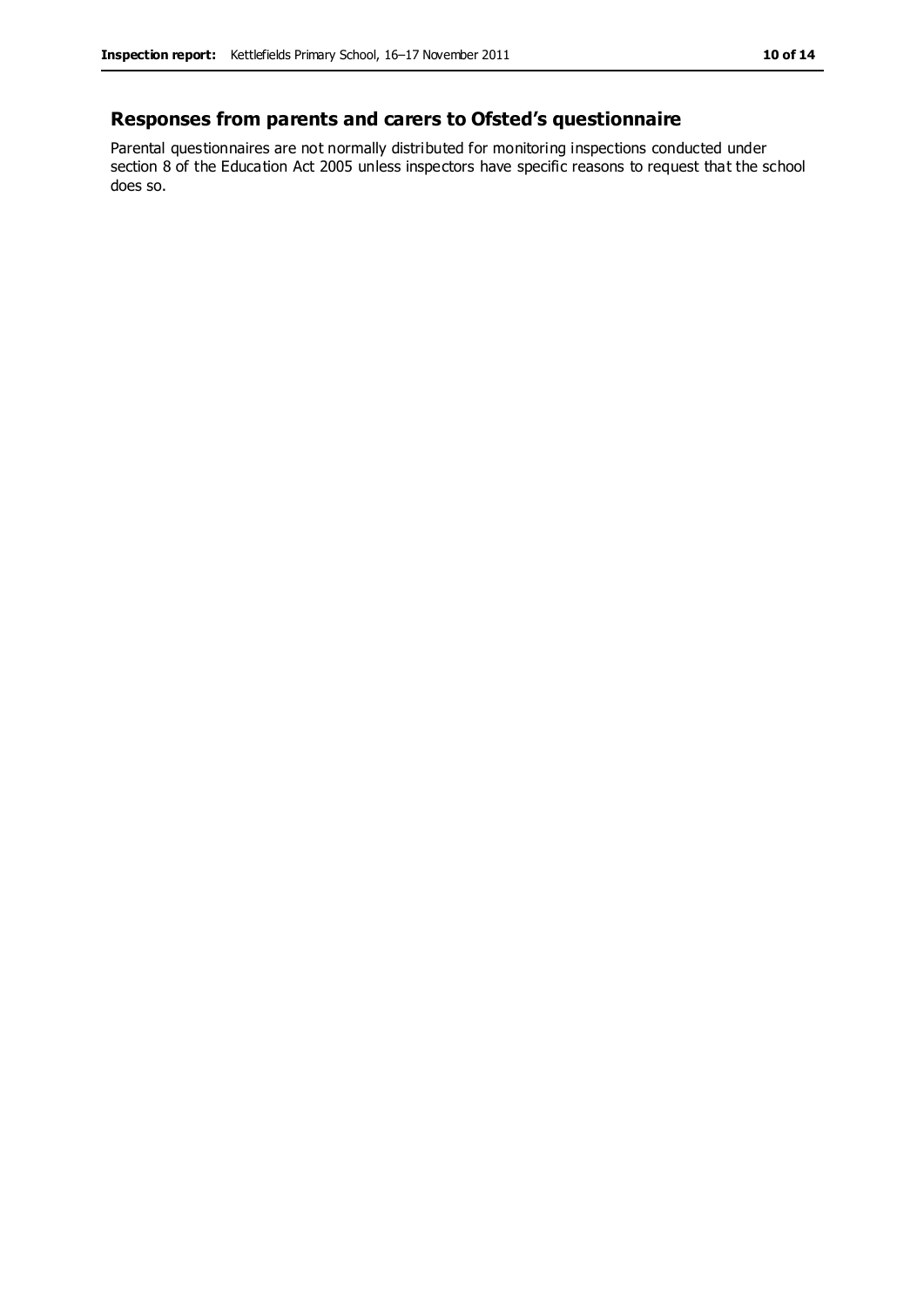# **Glossary**

#### **What inspection judgements mean**

| Grade   | <b>Judgement</b> | <b>Description</b>                                            |
|---------|------------------|---------------------------------------------------------------|
| Grade 1 | Outstanding      | These features are highly effective. An outstanding           |
|         |                  | school provides exceptionally well for all its pupils' needs. |
| Grade 2 | Good             | These are very positive features of a school. A school        |
|         |                  | that is good is serving its pupils well.                      |
| Grade 3 | Satisfactory     | These features are of reasonable quality. A satisfactory      |
|         |                  | school is providing adequately for its pupils.                |
| Grade 4 | Inadequate       | These features are not of an acceptable standard. An          |
|         |                  | inadequate school needs to make significant                   |
|         |                  | improvement in order to meet the needs of its pupils.         |
|         |                  | Ofsted inspectors will make further visits until it           |
|         |                  | improves.                                                     |

#### **Overall effectiveness of schools**

|                       | Overall effectiveness judgement (percentage of schools) |      |                     |                   |
|-----------------------|---------------------------------------------------------|------|---------------------|-------------------|
| <b>Type of school</b> | <b>Outstanding</b>                                      | Good | <b>Satisfactory</b> | <b>Inadequate</b> |
| Nursery schools       | 43                                                      | 47   | 10                  |                   |
| Primary schools       | 6                                                       | 46   | 42                  |                   |
| Secondary             | 14                                                      | 36   | 41                  |                   |
| schools               |                                                         |      |                     |                   |
| Sixth forms           | 15                                                      | 42   | 41                  | 3                 |
| Special schools       | 30                                                      | 48   | 19                  |                   |
| Pupil referral        | 14                                                      | 50   | 31                  |                   |
| units                 |                                                         |      |                     |                   |
| All schools           | 10                                                      | 44   | 39                  |                   |

New school inspection arrangements were introduced on 1 September 2009. This means that inspectors now make some additional judgements that were not made previously.

The data in the table above are for the period 1 September 2010 to 08 April 2011 and are consistent with the latest published official statistics about maintained school inspection outcomes (see [www.ofsted.gov.uk\)](http://www.ofsted.gov.uk/).

The sample of schools inspected during 2010/11 was not representative of all schools nationally, as weaker schools are inspected more frequently than good or outstanding schools.

Percentages are rounded and do not always add exactly to 100.

Sixth form figures reflect the judgements made for the overall effectiveness of the sixth form in secondary schools, special schools and pupil referral units.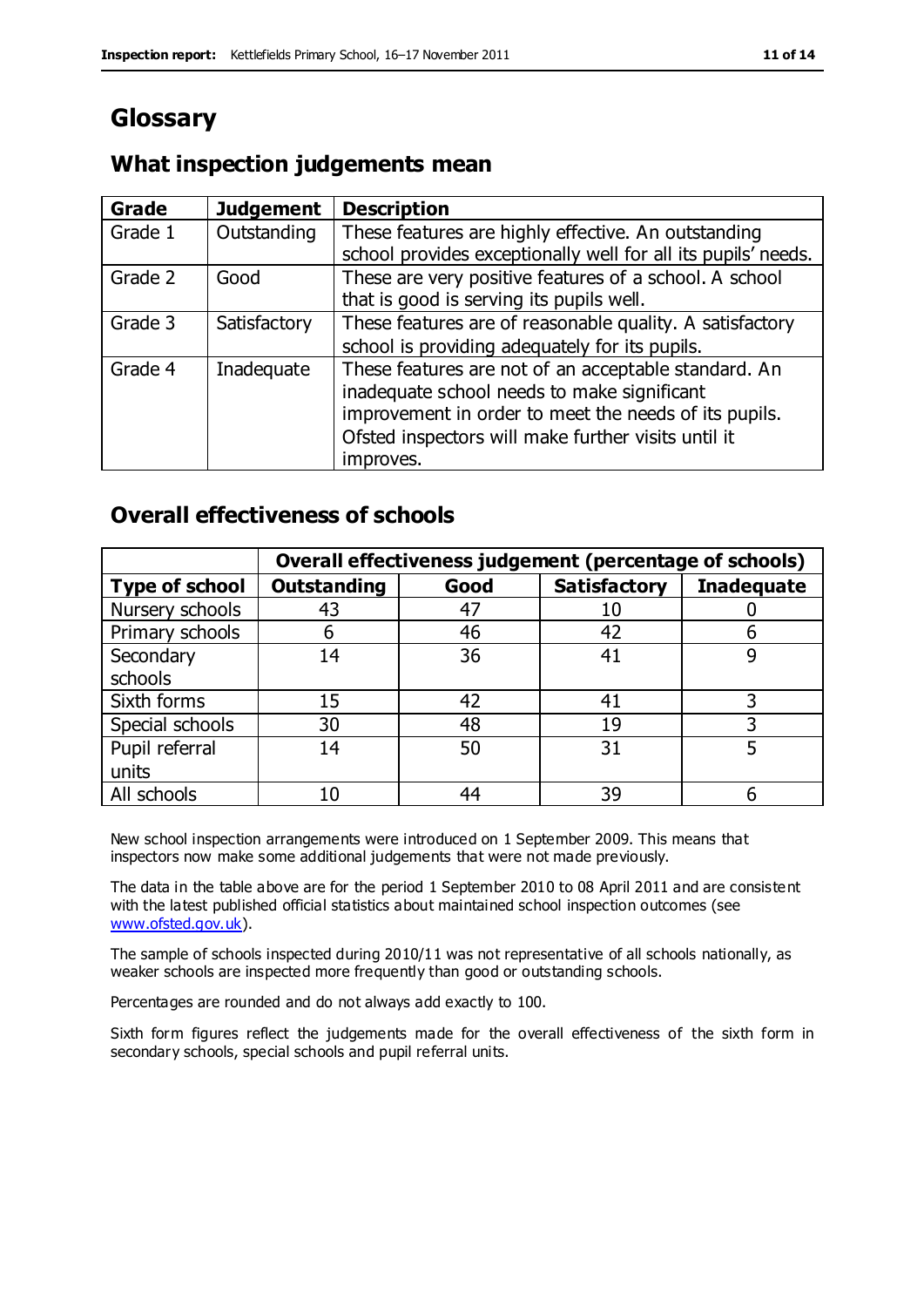# **Common terminology used by inspectors**

| Achievement:                  | the progress and success of a pupil in their<br>learning, development or training.                                                                                                                                                                                                                                              |
|-------------------------------|---------------------------------------------------------------------------------------------------------------------------------------------------------------------------------------------------------------------------------------------------------------------------------------------------------------------------------|
| Attainment:                   | the standard of the pupils' work shown by test and<br>examination results and in lessons.                                                                                                                                                                                                                                       |
| Capacity to improve:          | the proven ability of the school to continue<br>improving. Inspectors base this judgement on what<br>the school has accomplished so far and on the<br>quality of its systems to maintain improvement.                                                                                                                           |
| Leadership and management:    | the contribution of all the staff with responsibilities,<br>not just the headteacher, to identifying priorities,<br>directing and motivating staff and running the<br>school.                                                                                                                                                   |
| Learning:                     | how well pupils acquire knowledge, develop their<br>understanding, learn and practise skills and are<br>developing their competence as learners.                                                                                                                                                                                |
| <b>Overall effectiveness:</b> | inspectors form a judgement on a school's overall<br>effectiveness based on the findings from their<br>inspection of the school. The following judgements,<br>in particular, influence what the overall<br>effectiveness judgement will be.                                                                                     |
|                               | The school's capacity for sustained<br>٠<br>improvement.<br>Outcomes for individuals and groups of<br>ш<br>pupils.<br>The quality of teaching.<br>The extent to which the curriculum meets<br>a ka<br>pupils' needs, including, where relevant,<br>through partnerships.<br>The effectiveness of care, guidance and<br>support. |
| Progress:                     | the rate at which pupils are learning in lessons and<br>over longer periods of time. It is often measured<br>by comparing the pupils' attainment at the end of a<br>key stage with their attainment when they started.                                                                                                          |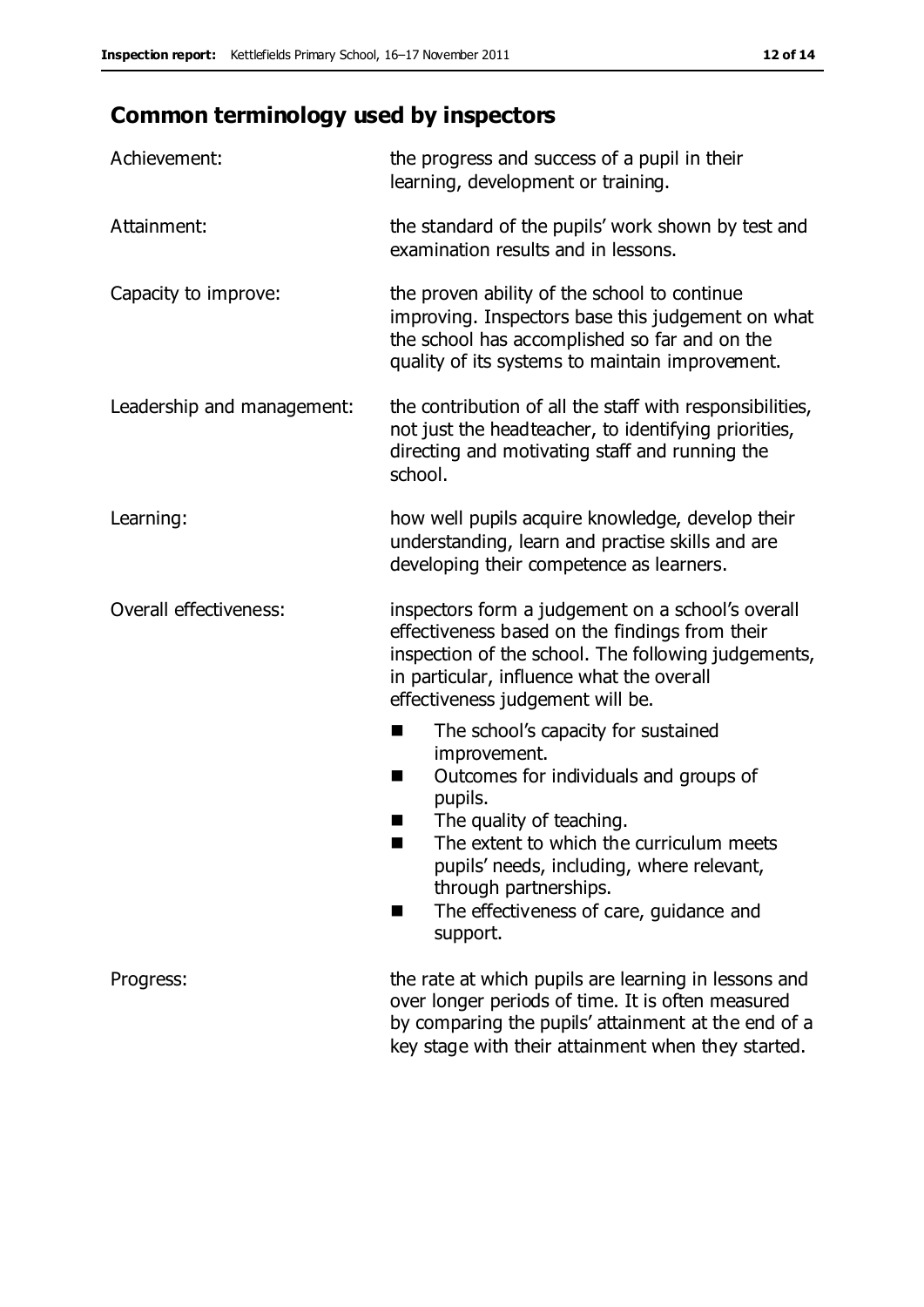#### **This letter is provided for the school, parents and carers to share with their children. It describes Ofsted's main findings from the inspection of their school.**



18 November 2011

Dear Pupils

#### **Inspection of Kettlefields Primary School, Newmarket, CB8 9UH**

It was a pleasure to see you all again this week. I have enjoyed my visits to your school and you have always made me feel very welcome. The school began a programme of special measures after the inspection of September 2010. The special measures brought Mrs Lynch to the school as headteacher and Mrs Rankin as deputy headteacher. I came to see how you were getting on in the spring and summer terms and was impressed by the progress you were making. It has been wonderful to see how you have all responded so well to your teachers.

This report tells your parents and carers that the school is now outstanding and compares very well with any primary school in the country. Special measures have been removed. Teaching, the curriculum opportunities like music and French, and the work of the Reception class are all outstanding. Your behaviour and attendance is excellent and many of your parents and carers were pleased to tell me how much you enjoy school and how well you are doing. I look forward to hearing about your future successes.

Yours sincerely

David Jones **Her Majesty's Inspector**